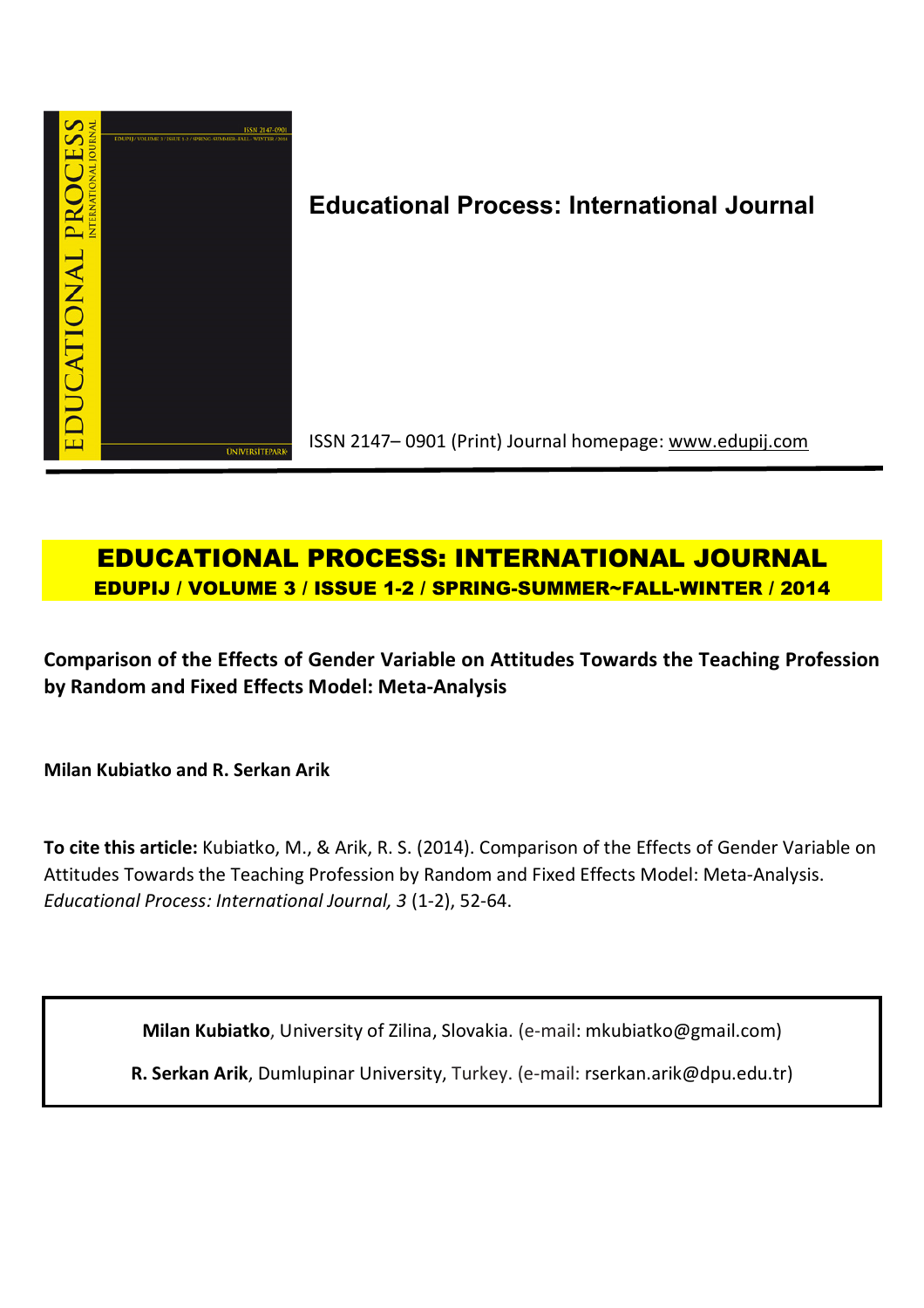## **Comparison of the Effects of Gender Variable on Attitudes Towards the Teaching Profession by Random and Fixed Effects Model: Meta-Analysis**

MILAN KUBIATKO and R. SERKAN ARIK

## **Abstract**

Attitude is a dual-poled essence: possessing positive thoughts on a course or subject, liking a course or exhibiting positive affective nature in relation with it, or having negative thoughts on a course or subject, disliking it or exhibiting negative affective features in relation with it (Bloom, 1979). Attitudes are different from opinions, values and beliefs. Attitudes and opinions resemble each other, but they differ from attitudes in terms of degree of generalizability and the measuring technique. Opinions are personal reactions to specific occurrences and conditions. But attitudes should be taken in a more general sense, as they influence people's reactions against sets of events and groups of people, in a more broad sense. The teaching profession has been mentioned among the favorite occupations, and researchers wanted to know if attitudes have anything to do with this tendency. It has been a subject for many researches that attitudes towards teaching profession differ by gender (Cook & Medley, 1954; Capri & Celikkaleli, 2008; Cetin, 2003; Dogan & Coban, 2009). The aim of this research is to determine the impact of gender variable on the teaching profession via meta-analysis method. Effect models specified for meta-analysis have been compared. This research covers the results of meta-analysis combining 27 researches determined useful by master's theses and doctorate dissertations which take gender as the variable. Effect size of the gender in relation with the attitude towards the teaching profession is found to be 0.301 for the fixed effect model, and 0.304 for the random effect model. When a frequency table for directions of effect sizes is created, 20 researches (74%) showed a positive effect size. Together with this result, 74% of the researches explain that females have more positive attitudes over males. Absence of any 0 effect size in this research explain that there has been no research indicating that attitudes towards the teaching profession do not differ between males and females. It has been concluded that medium differences exist according to Cohen's classification, and small differences exist according to Thalheimer's classification. It has been inferred from these findings that gender is an important variable in terms of attitudes towards the teaching profession, and that the medium effect it possesses over attitude should be examined.

**Keywords:** teaching profession, attitude, gender, meta-analysis.

EDUPIJ / ISSN 2147– 0901 © 2014 Copyright © 2014 by ÜNİVERSİTEPARK Limited

………………………………………………………………………………………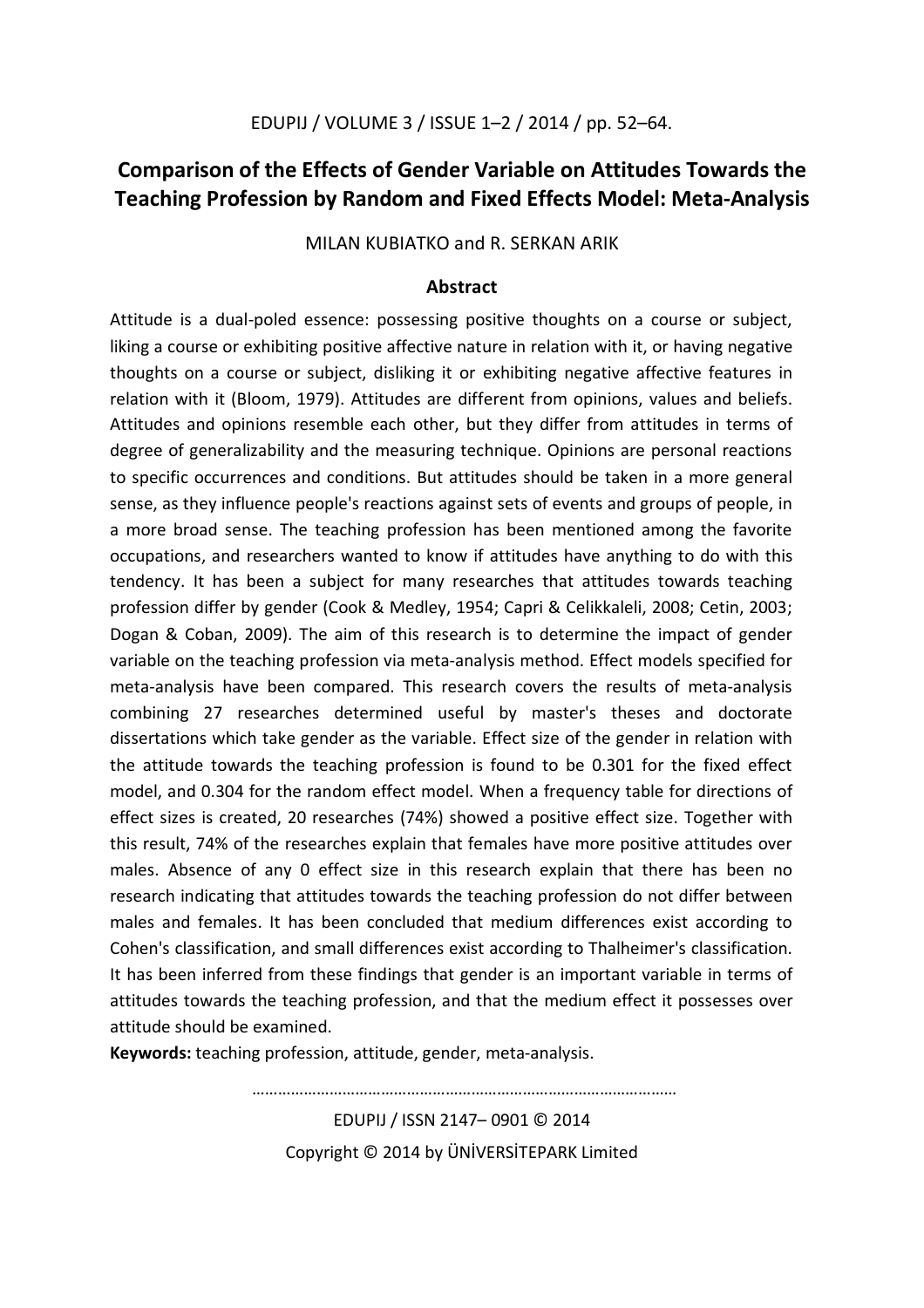## **Introduction**

Being a field of study of social psychology, the concept of attitude does not have a single definition. Concept of attitude, which is a subject of emotional development, means covert tendencies of cognitive, affective, conative nature that individuals show. According to Smith (1968), attitude is a tendency that is attributed to the individual and regularly forms his/her opinions, emotions and behaviors related with a psychological object. Attitude is the cognitive condition, behavior pattern, which is preselected under specific circumstances (Gagne, 1985). As attitudes are generated out of experiences extended over a particular time period, they contain affective, behavioral and cognitive consistency and integrity. So they are considered measurable (Tavsancil, 2002). Anything may be a psychological object for a person such as liked/disliked persons, a profession, occupation, leftism and rightism, residence, nationalism, family planning, rapid population growth, colleagues, music instruments etc. A person may have attitudes in relation with these and many other things (Kagitcibasi, 2005). From an educational perspective, attitude is a dual-poled essence: possessing positive thoughts on a course or subject, liking a course or exhibiting positive affective nature in relation with it, or having negative thoughts on a course or subject, disliking it or exhibiting negative affective features in relation with it (Bloom, 1979). Attitudes are different from ideas, values and beliefs. Attitudes and opinions resemble each other, but they differ from attitudes in terms of degree of generalizability and the measuring technique. Opinions are personal reactions to specific occurrences and conditions. But attitudes should be taken in a more general sense, as they influence people's reactions against sets of events and groups of people, in a more broad sense. People are aware of their opinions, yet they may not necessarily have a full comprehension of them (Tezbasaran, 1997).

As per the definitions made, attitude has three major features (Arslanturk & Amman, 2000):

- Attitude belongs to the relevant person;
- Attitude is a tendency. It is not a feature imputed to and directly observable from the person, but is a tendency that may be indirectly assumed from the person's observable behaviors and is preliminary to the behavior;
- Attitude is related to a psychological object. So a psychological object is an object known by and meaningful to the person. Something that is an attitude object for one person, may not be an attitude object for another.

## *Components of Attitude*

Formation of attitude is in parallel with the formation of behavior. Components of attitude may be categorized under three main topics:

*Affective:* This represents our thoughts about a case or an object. Physiological reactions like increase in one's heart throbbing, sweating, and verbal reactions of all kinds are related with this component (Arslanturk & Amman, 2000). This component is more basic over the cognitive; it is a predisposition to positive or negative reactions. If affective component of an attitude overrides, it becomes difficult for an attitude to change (Inceoglu, 2000).

*Cognitive:* This component deals with a person's beliefs on the object relevant to the attitude. It stems from the epistemic revolution of each person (Silah, 2000). If there is a negative attitude towards something, negative belief(s) shall be expected. Beliefs are verbal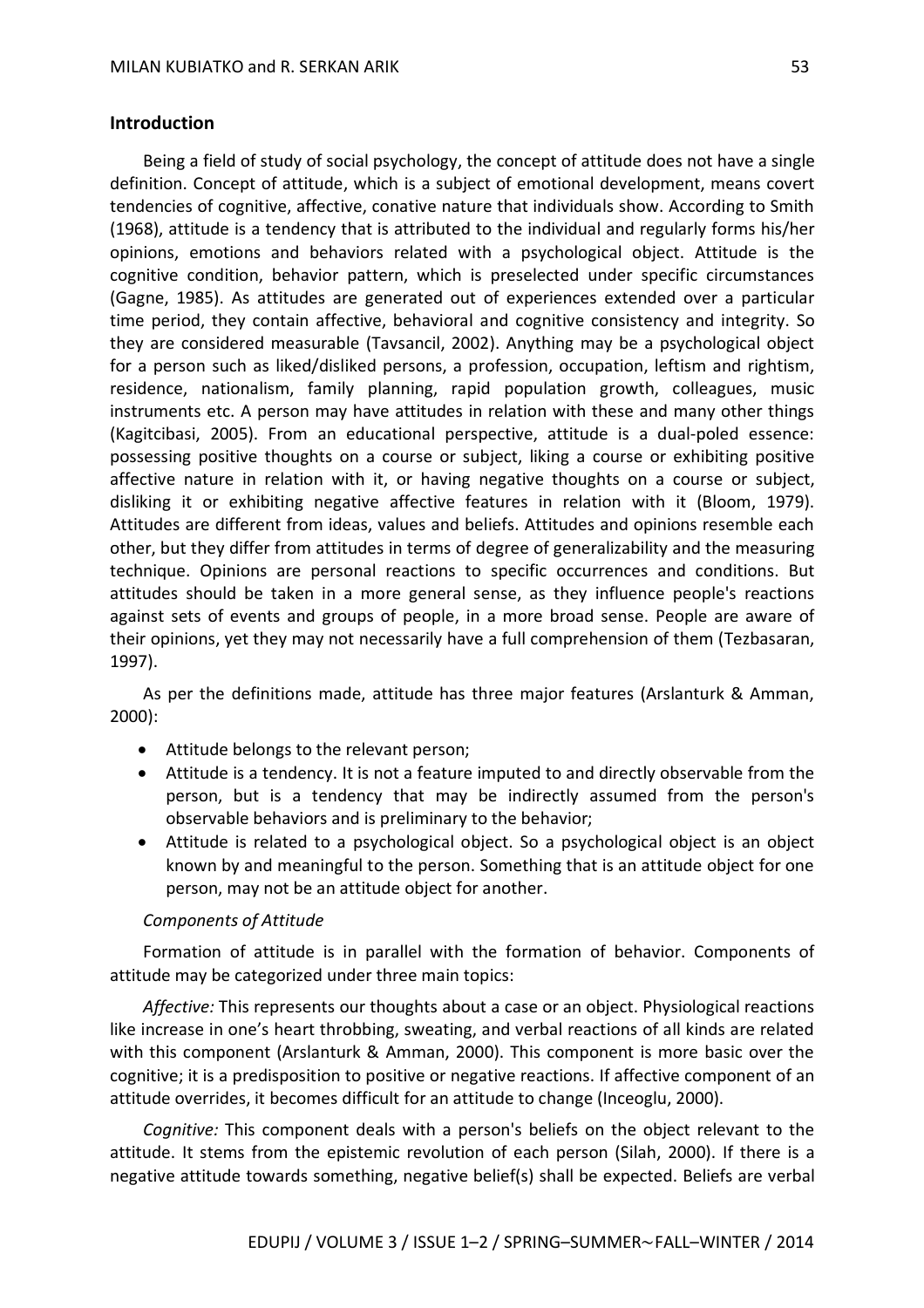expressions accompanying the affective sides of the attitudes (Morgan, 1998). Cognitive components of attitudes bear knowledge and beliefs that are based on stimulant-oriented realities. These components cover the knowledge and experiences received by the individuals on stimulants in the environment. Attitude-related knowledge is acquired when a person has an experience on a topic or sets of topics. Attitude-related information may be permanent or temporary, depending on its degree of realism.

*Conative:* This covers being prepared for all sorts of behaviors related with the attitude, and behaviors observable against the attitude object. An individual having a positive attitude against an object will tend to help, possess, carefully protect or reward (Arslaturk & Amman, 2000). A person's judgment originating from his/her beliefs and knowledge, makes that person inclined to a positive or negative action against an object (Silah, 2000).

#### *Attitude Towards Teaching Profession*

Prospective teachers are expected to demonstrate behavioral change appropriate for their profession in terms of cognitive, affective and psycho-motor, as a result of the education they receive. They should have effective teaching skills, and knowledge of how and when to teach what. McKeachie (1997) explains that knowing does not mean doing. For success in the teaching profession, cognitive development is not solely enough, but having the passion to perform this profession is also of vital importance. It is clear that if prospective teachers develop a positive attitude towards their profession, they will completely fulfill their liabilities, promote inquisitive and creative actions, motivate students more easily, accordantly communicate their verbal and non-verbal messages to the students, make effective use of their time, and be open to innovations (Celikoz & Cetin, 2004). Prospective teachers' attitudes towards their profession is an issue that cannot be overemphasized, because teachers are intricately involved with people and their behaviors. Not every graduate may succeed in the teaching profession as it mandates major responsibilities (Semerci & Semerci, 2004). Personal and professional qualities play an important role for teachers. Personal qualities of the teacher impacts students' attitudes towards school and course. Most of the time, students are interested in the teacher's approach to an issue, and the way in which they interpret things rather than what is being thought (Varis, 1988). For this reason, it is possible to say that the variable mostly influencing teachers to fulfill their roles is to enjoy teaching, respect it and adopt it (Pehlivan, 2008). Considering all of these, attitudes of teachers and prospective teachers towards the teaching profession deserve to be studied by educational researchers.

Meta-analysis can be briefly described as analysis of analyses. It consistently and consonantly combines results of other researches (Cohen, 1988, as cited in Ozcan, 2008). The requirement for combining different research results was suggested for the first time by Light and Smith (1971). Glass (1976) called this type of research 'Meta-Analysis'. Lexical meaning of meta is 'after' and 'beyond'. Meta-analysis is a new broad and detailed study discipline (Yildiz, 2002). Meta-analytical studies are the most flexible and widespread study alternatives to the conventional review papers and publications referring to the literature. However, there is one more difference between them. Literature reviews are qualitative studies, while meta-analysis provides quantitative techniques combining results of various types of researches i.e. opinion surveys, relational studies, experimental studies, semiexperimental studies and regression analyses. Individual studies are analyzed and systematically combined to achieve comprehensive and detailed results (Sahin, 2005). Abramson (1994), explaining the advantages of combining independent findings of many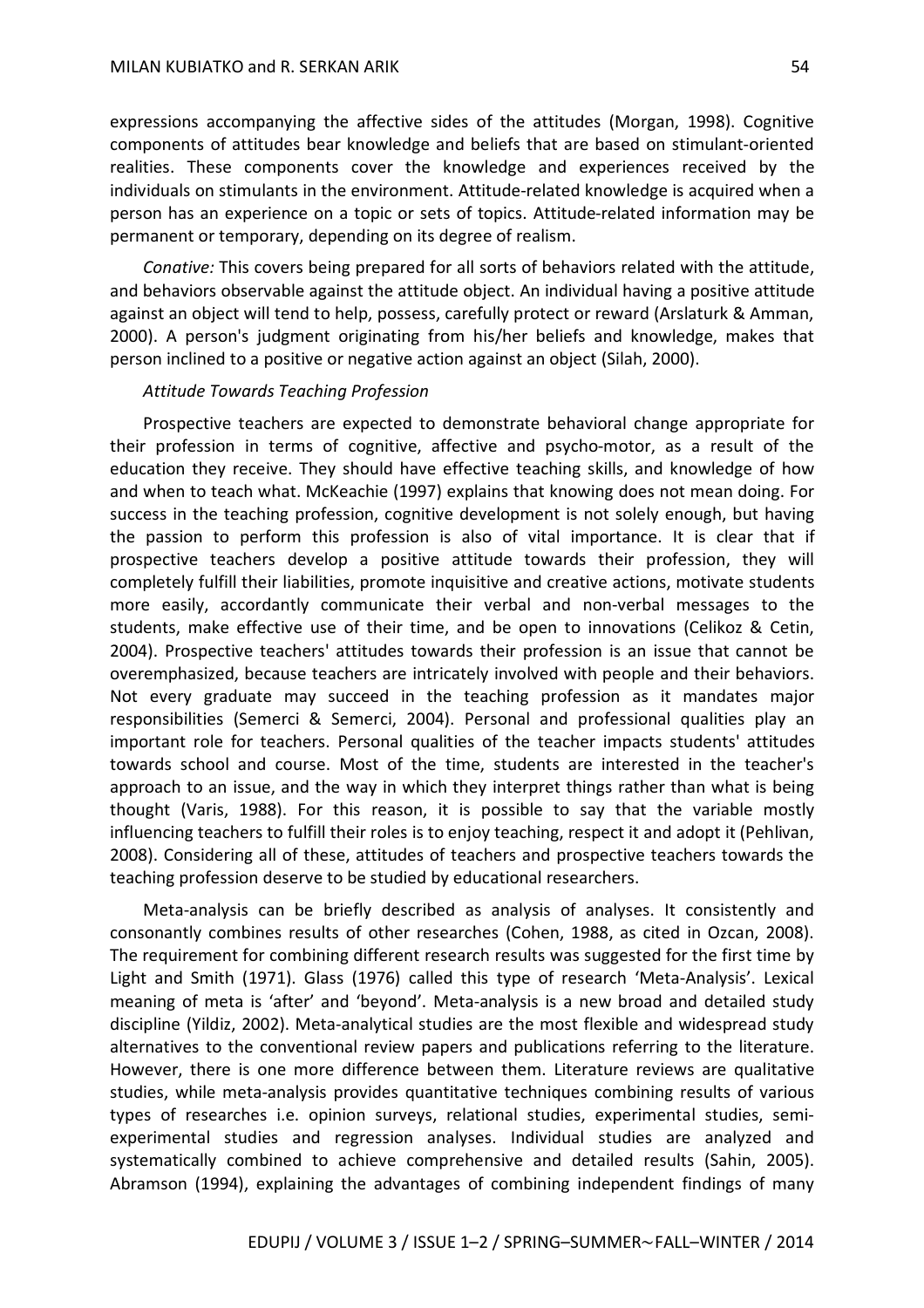researches on a specific subject, says (Akgoz, Ercan, & Kan, 2004): Individual studies with similar findings will cement the validity of the results. Individual studies may have a smallsized sample to provide statistical significance, but meta-analysis may combine findings of the studies, overcoming this demerit. Just like experimental studies, meta-analysis depends on certain standards and formulations. In this respect, meta-analysis demonstrate valid and reliable results (Yildiz, 2002).

### *Statistical Models in Meta-Analysis*

Subjects of the meta-analysis study are determined and a qualitative analysis performed, and then the results are statistically combined. Statistical model to be selected will have influence while combining results, so the model shall be selected according to the results of the research (Yildiz, 2002). There are two statistical models are used in metaanalysis: fixed effects model and random effects model.

#### *Fixed Effects Model*

Fixed effects model is based on the assumption that the combined studies will suggest the same effect (Kucukonder, Efe, Sahin, & Uckardes, 1999). Making inferences in this model depends solely on study conditions. Even if measurements are accurate for different studies, it is difficult to assume that each research provides completely similar results. This assumption shall be verified using homogeneity test (Camnalbur, 2008). According to the fixed effects model, variance in study conditions stems from inter- and intra-related data. If fixed effects model is ineffective, random effects model that covers intra- and inter-study variance should be preferred.

#### *Random Effects Model*

In the cases where studies are not homogeneous and fixed effects model does not apply, random effects model has to be preferred (Camnalbur, 2008). In this model, interstudy component of the variance is also included, providing a broader confidence interval (Sahin, 2005). Random effects model is more preferred over the fixed effects model, because, inter- and intra-study changes are included in the meta-analyses (Yildiz, 2002).

## *Effect Size in Meta-Analysis*

Concept of effect size is the basis of meta-analysis. Cohen (1977) who had developed this concept explained 'effect size' as the occurrence frequency of a case among a community (as cited in Ozdemirli Capar, 2011). Effect size may be defined as the index of the difference between the experimental group and the control group. Effect size depends on averages if numerical, rates if nominal, and correlation if the results indicate a link (Yildiz, 2002).

Existence or absence of an issue requires a value special for that population parameter. If there is no relationship between attitude and gender, the absence hypothesis in the research is formulated as 'no relationship', or 'gender is not effective on attitude'. If the absence hypothesis is rejected, the relevant population parameter will have any value but zero. In this case, the effect size is the degree of presence of a condition in a broad population, or the absence hypothesis does not apply, or the effect size is a non-zero specific value for the population (Yildiz, 2002).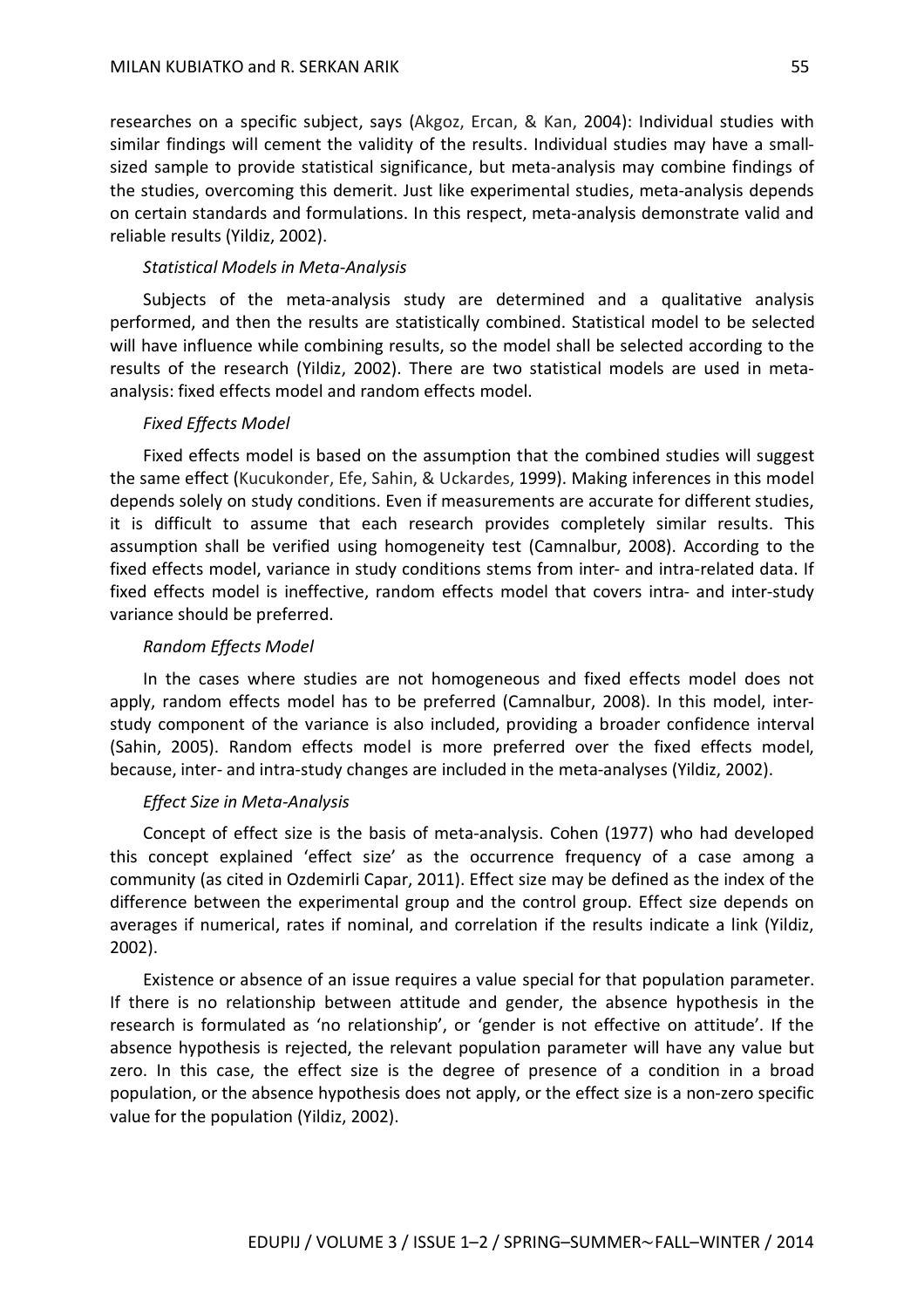It is possible to see how the effect sizes pass from one study to another via 'homogeneity test'. This analysis aims to identify differences of the variance within the effect sizes from the expected sampling error.

## *Process Steps in Meta-Analysis*

Steps required for the meta-analysis study may be listed as follows:

## *Definition of the Study Problem*

A hypothesis should be formulated as a basis to the study problem. Following elements shall be taken into consideration during formulation phase of the hypothesis (Cepni, 2007):

- Adequate amount of studies on the relevant hypothesis should exist in the literature;
- The hypothesis should not require an excessive amount of studies;
- Meta-analysis should have a purpose and the selected subject should relate with the other individuals;
- For a meta-analytic summary, identification of existence of the effect and its size will be deemed sufficient. The first step towards determining a study problem is to decide on which theoretical or psychological structures shall be the independent and dependent variables. The next step is to decide on the type of effect size to be applied. Then, the following step is to create a study environment, and then continue with the literature review.

It is suggested that several literature review methods are exploited collectively while pulling together the publications relevant to the subject (Akgoz, Ercan, & Kan, 2004). Search engines on the Internet, Online libraries, paper and data resources, direct contact with researchers, universities and their libraries should be checked as sources for a comprehensive literature review. In order to ensure a robust effect size estimation, unpublished research studies must also be included as part of the research as much as possible (Cepni, 2007).

## *Study Codification*

Studies included in the meta-analysis in conformity with the criteria should be codified following the literature review. During the codification of the studies, it is important to choose the right features to codify, and that it is done in a clear and detailed way. There are several methods that can be utilized for the codification. The important thing is to make use of an exclusive codification system that is sufficiently extensive enough to cover all the data within the research, and that demonstrates the unique characteristics of each study (Camnalbur, 2008).

## *Effect Size Estimation*

Studies that are subjects for the research are different from each other, revealing measures and measurements that differ from one study to another (Camnalbur, 2008). For this reason, estimation of the effect size is crucial in order to acquire standard values, obtaining accurate findings and to be able to interpret them. In meta-analysis, different effect size indexes may be applied depending on the type and characteristics of the analysis.

## *Implementation of the Analysis*

In meta-analysis, identification and codification of the studies that will form the subjects of the research are of vital importance. Equally important is that performance of the analysis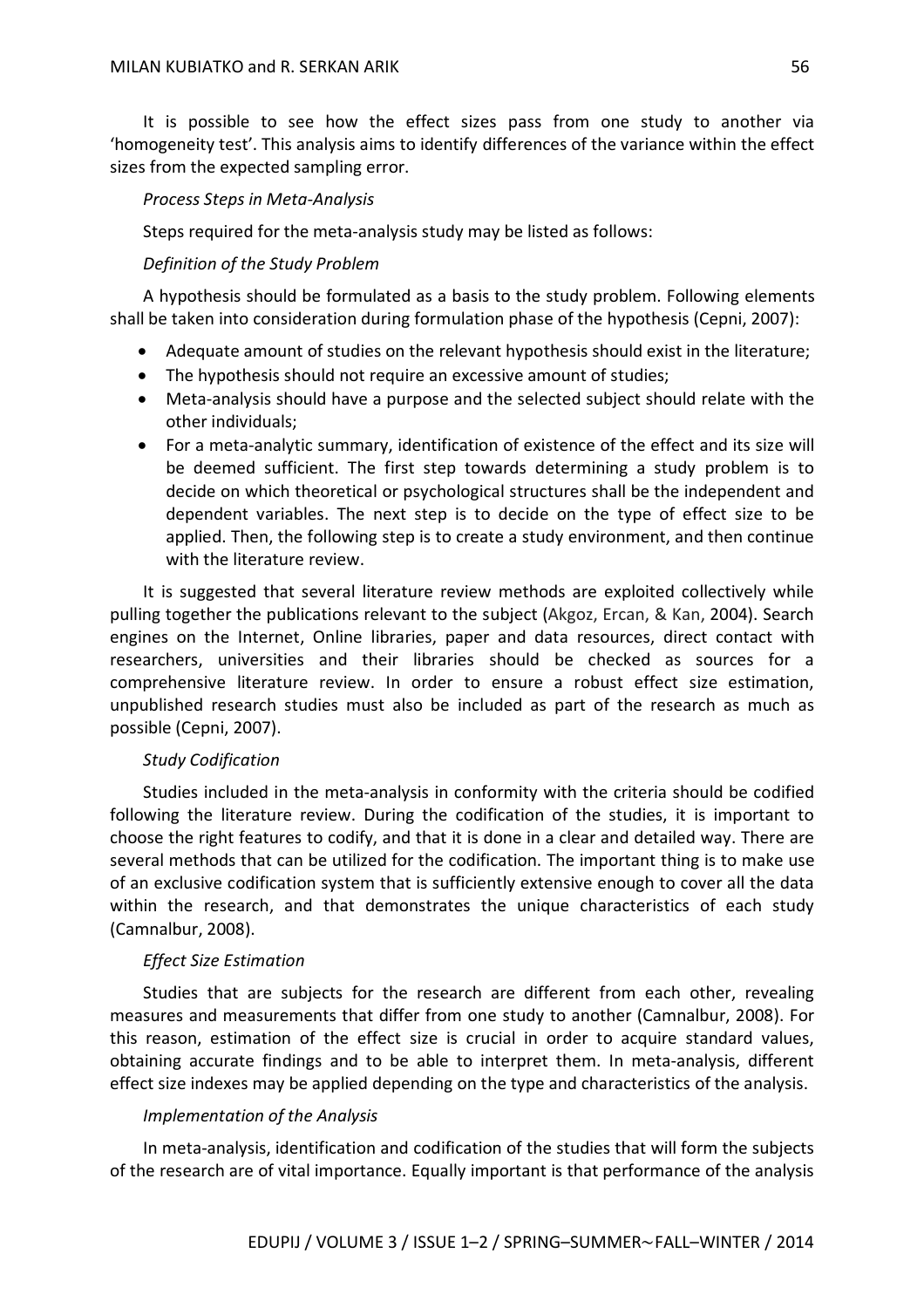is completed in an appropriate manner, depending on the aim of the study. The type of meta-analysis to be performed will define how the statistical analysis will be conducted and how the results will be interpreted. Commonly used meta-analysis processes include: homogeneity tests, study weight changes, and systemic reviews of sources of heterogeneity (Sahin, 2005).

## *Results and Reporting*

Findings from the research have to be correctly and perceptibly reported and interpreted. In order to fulfill its purpose, a research has to be conducted in an objective and scientific framework, has to meet its target results, and has to correctly convey the results. Results of the meta-analysis have to be disclosed in order to guide future individual studies, and they must ensure include criticism for both negative and positive aspects in order that previous studies can light the way for future research.

In this respect, attitudes of teachers and prospective teachers towards the teaching profession continue to be in the wild for the researchers. It is therefore crucial to provide a shared result for all of the studies up until this point. In this research, master's theses and doctoral dissertations conducted in Turkey that deal with attitudes towards the teaching profession were combined, aiming to reach a statistically common result in order to determine gender's effect in general. There are various researches that aim to determine attitudes towards the teaching profession in Turkey, however there are no meta-analysis studies that examine the effectiveness of the gender variable. The aim of this research is to interpret the statistical findings of research into attitudes towards the teaching profession by the gender variable, comparing values of different meta-analysis models.

#### **Methodology**

In this research, meta-analysis of theses and dissertations from Turkey about attitudes towards the teaching profession has been conducted in order to determine the effect of the gender variable on teachers' attitudes towards the teaching profession.

Master's theses, doctoral dissertations, and the academic paper database of the Council of Higher Education (Turkey) has been reviewed in order to reach studies examining the effect of THE gender variable on attitudes towards the teaching profession. Theses and dissertations identified from the database of the Council of Higher Education through findings detailed in their abstract sections, but are unavailable to be viewed online, were excluded from this research.

Included studies were searched for using different keyword combinations of 'teaching profession', 'attitude', 'teacher', and 'prospective teachers'.

According to Wilson (1999) and Wolf (1986) (both cited in Ozcan, 2008), studies that may be included in a meta-analysis study should conform to the borders of the research and have statistical data required for the analysis. In this research, studies to be referred to for meta-analysis must have been conducted between 1990 and 2013, and the study samples are within the borders of Turkey. In order to determine effect sizes in the research, studies should have descriptive numerical data for males and females, which means sample size (N), mean (M) and standard deviation (SD) should be given, categorized by gender, or should have numerable data.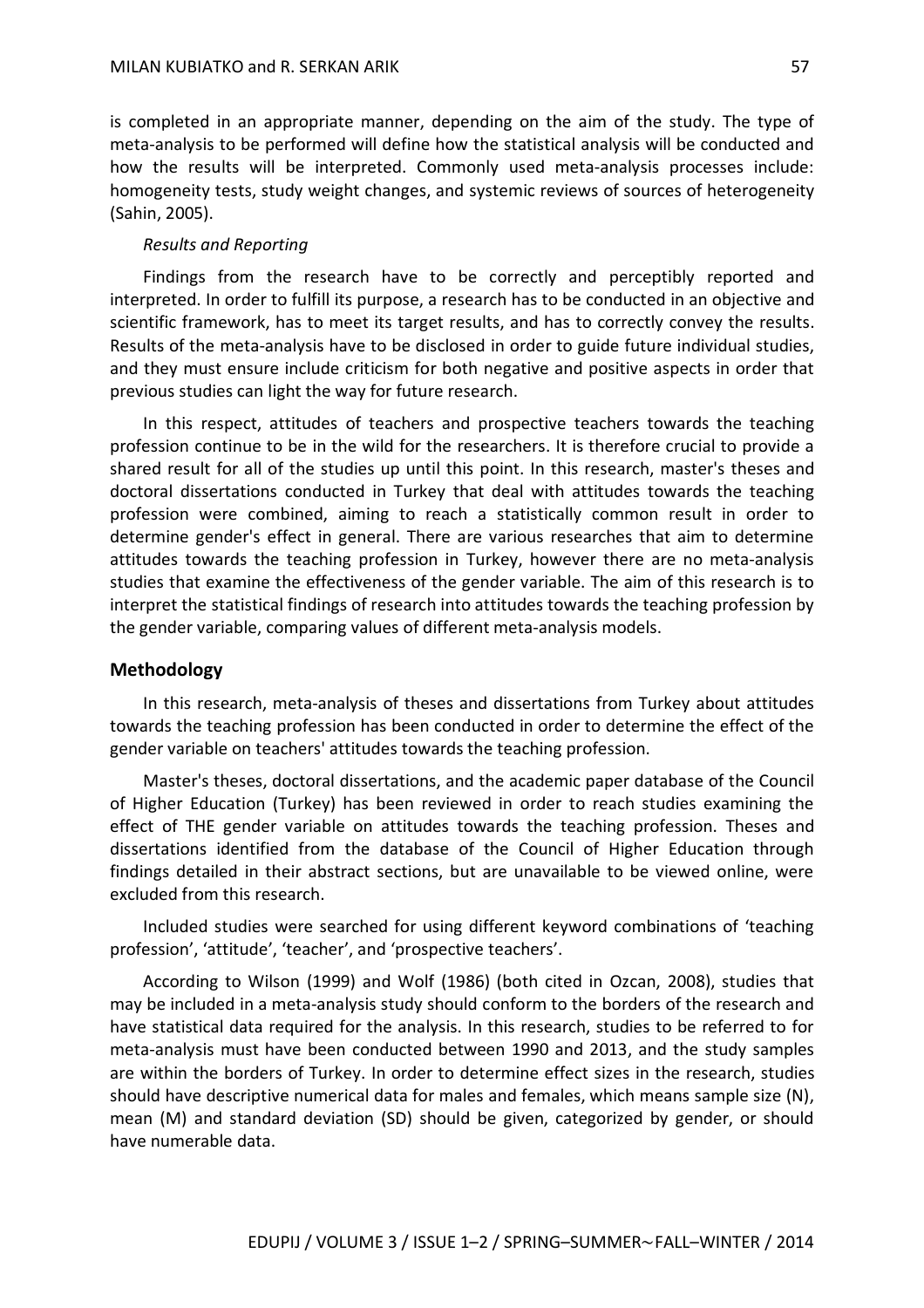While selecting the data to be used in the research, studies that do not conform to the scope of the research and do not have statistical data required for the analysis (briefly, studies that do not conform to the inclusion criteria) are excluded and not covered in this meta-analysis study.

A relevant codification method is created to ensure conformity with the meta-analysisinclusion criteria and to allow a comparison of them.

Codification method used in this research contains three main topics: 'Study ID', 'Content of the Study' and 'Study Data'.

Effect sizes obtained from attitude analyses created according to the measures, dimensions and questions used in the studies that are to be included in the meta-analysis will be taken as dependent variables.

Study characteristics in the meta-analysis shall be called independent variables. These independent variables are registered on the codification form, as they define the relationships between effect sizes. The study characteristics (independent variables) are listed as follows:

- Year of the study;
- Where the study was conducted;
- Sample content of the study;
- Amount of the samples in the study;
- Mean values of the samples in the study;
- Standard deviation of the samples in the study.

There are various methods to combine data in the meta-analysis method. The study model is selected considering the statistical structure of the data and the nature of the findings. Since there is a difference between the measures and samples used in the studies included in this research, regulated standardized effect size is taken into consideration (Ozcan, 2008). Effect size category based on arithmetic averages developed by Cohen, and effect size categories developed by Thalheimer and Cook, (2002) are used in order to interpret the calculated effect sizes.

Study effect meta-analysis is used in this research for data analysis. When arithmetic averages of the dependent variables in each study included in the meta-analysis are received from different measures this method is used (Camnalbur, 2008). According to this method, 'Cohen's d' (effect size) is calculated by d=(Xe-Xc)/SD formulation in the studies included in the research. Xe and Xc respectively means the averages of the experimental and control groups, while SD is the standard deviation (Sahin, 2005). In addition to this, CMA is used to calculate Hedge's g effect size values. Comprehensive Meta-Analysis software is used for calculations, tables and graphics that are used in the findings and interpretation section of this research.

#### **Findings**

Meta-analytic effect analyses of the studies about gender's effect on attitude towards the teaching profession are included in this research. Effect size analysis is implemented to the research, and derived findings are shown. Together with this, comparisons between male and female groups by the fixed and random effects model are made to measure the effect of gender on attitude towards the teaching profession. An answer to "Does gender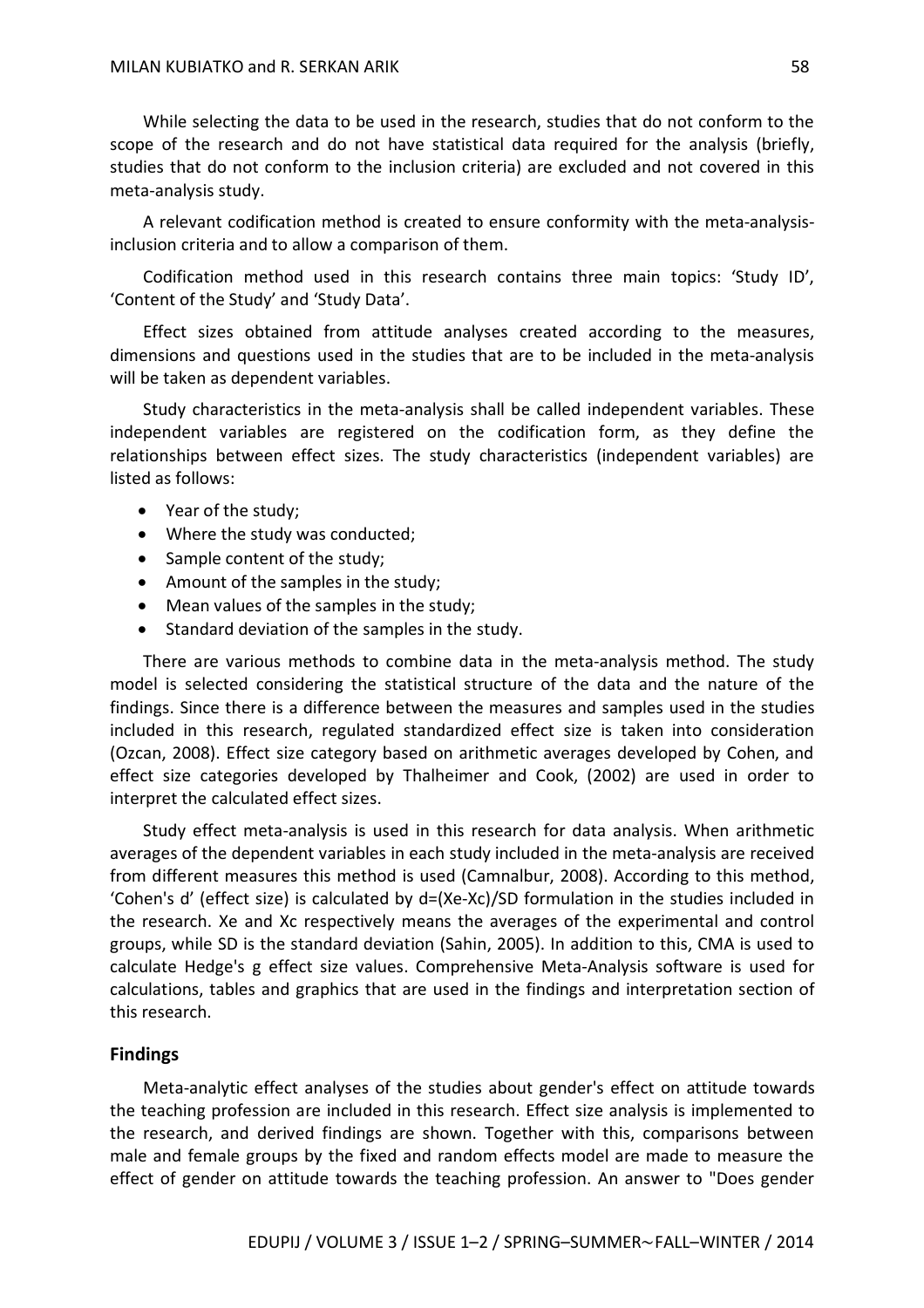have any effects on attitude towards the teaching profession?" is sought by making use of researches covering environments in Turkey. Statistical significance grade of the studies included in the meta-analysis are determined as .05.

## *Non-Combined Findings of the Effect Size Analysis of the Included Studies*

Amount of samples in the studies included in this research, arithmetic averages and standard deviation values, individual effect sizes for each study, and non-combined findings of the effect analysis containing standard deviation and variance values are given in Table 1.

| <b>Research</b>           | Effect size hedges' g | <b>Standard error</b> | Variance (d) |
|---------------------------|-----------------------|-----------------------|--------------|
| number                    |                       |                       |              |
| $\mathbf{1}$              | 0.4232                | 0.2062                | 0.0425       |
| $\mathbf{2}$              | $-0.2824$             | 0.1584                | 0.0251       |
| 3                         | 0.8979                | 0.2472                | 0.0611       |
| $\overline{\mathbf{4}}$   | $-0.2914$             | 0.1795                | 0.0322       |
| 5                         | 0.2680                | 0.0604                | 0.0037       |
| 6                         | 0.0068                | 0.1023                | 0.0105       |
| $\overline{\mathbf{z}}$   | 0.5069                | 0.2897                | 0.0839       |
| 8                         | 0.3679                | 0.1185                | 0.0140       |
| 9                         | 0.1798                | 0.1697                | 0.0288       |
| 10                        | 0.7963                | 0.1326                | 0.0176       |
| 11                        | $-0.0286$             | 0.1267                | 0.0161       |
| 12                        | 0.7083                | 0.1461                | 0.0213       |
| 13                        | 0.1392                | 0.0820                | 0.0067       |
| 14                        | 0.1703                | 0.0876                | 0.0077       |
| 15                        | 0.3387                | 0.1859                | 0.0346       |
| 16                        | $-0.0056$             | 0.1414                | 0.0200       |
| 17                        | 0.3626                | 0.1169                | 0.0137       |
| 18                        | 0.1509                | 0.0838                | 0.0070       |
| 19                        | 0.2036                | 0.1342                | 0.0180       |
| 20                        | $-0.1492$             | 0.1386                | 0.0192       |
| 21                        | 0.3589                | 0.1624                | 0.0264       |
| 22                        | $-0.0779$             | 0.0999                | 0.0100       |
| 23                        | 0.8110                | 0.1211                | 0.0147       |
| 24                        | $-0.2914$             | 0.1795                | 0.0322       |
| 25                        | 0.6659                | 0.1220                | 0.0149       |
| 26                        | 0.8400                | 0.1066                | 0.0114       |
| 27                        | 1.1759                | 0.1028                | 0.0106       |
| <b>Fixed effect model</b> | 0.2999                | 0.0227                | 0.0005       |
| <b>Random effect</b>      | 0.3028                | 0.0722                | 0.0052       |
| model                     |                       |                       |              |

The studies included in this research are combined under the common metric of effect size together with the standard deviation and variance values. These values are used as a basis for the next calculations. P value of the heterogeneity test is found more than .05, proving that allocation is homogeneous and the fixed effects model may apply. When this value falls below .05, random effects model is used. In this research, the random and fixed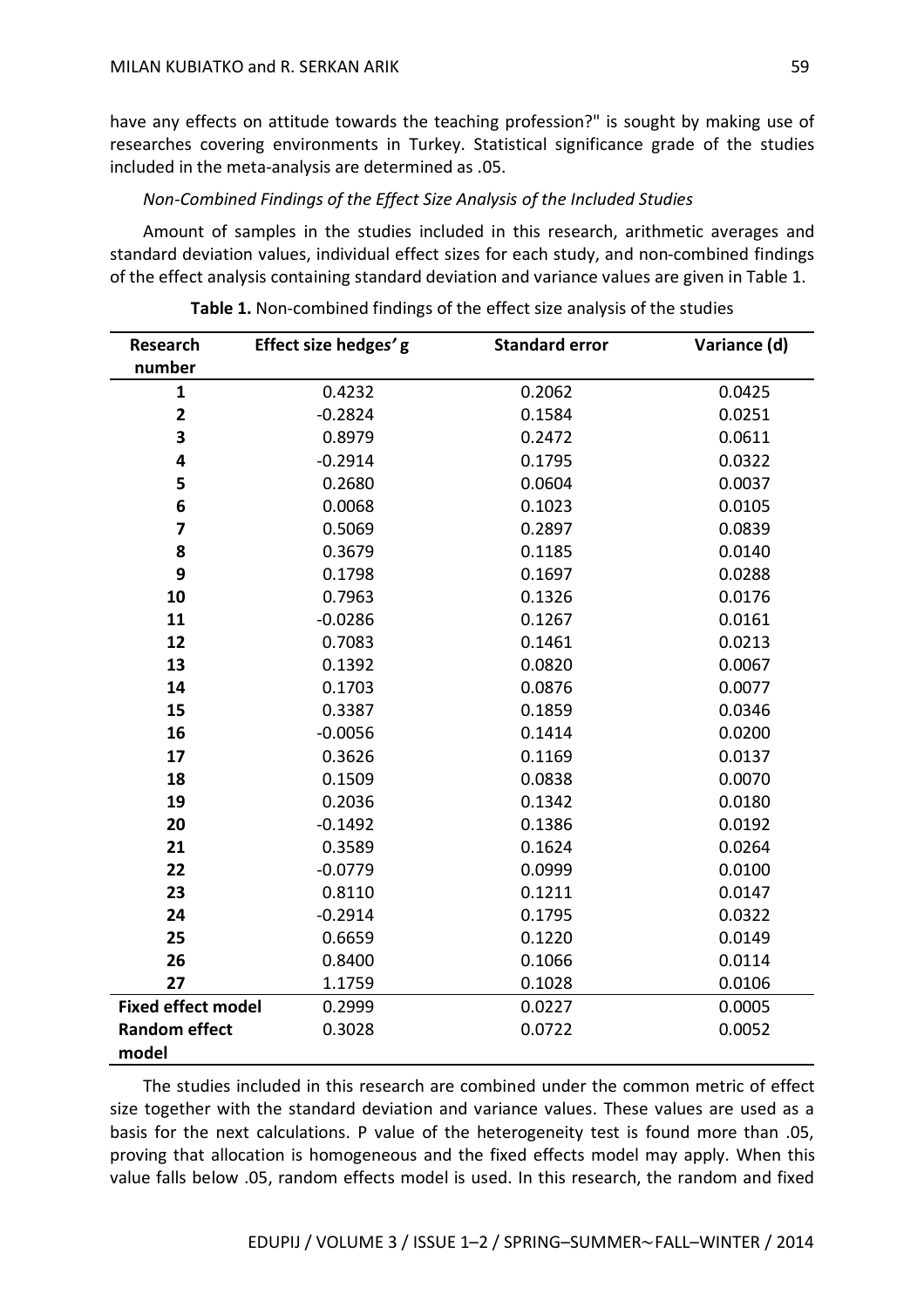effects models are taken together, and compared and contrasted. Frequency and percentage values of the effect sizes given in Table 1 are presented in Table 2.

| Table 2. Mean effect sizes and homogeneity values by the fixed effects and random effects |  |  |  |  |  |
|-------------------------------------------------------------------------------------------|--|--|--|--|--|
| models                                                                                    |  |  |  |  |  |

| <b>Model</b>         | Mean<br>effect | Df | <b>Total</b><br>homogeneity | Chi square<br>table | <b>Confidence interval</b><br>(95%) to effect size |              |
|----------------------|----------------|----|-----------------------------|---------------------|----------------------------------------------------|--------------|
|                      | size           |    | values Q                    | value (.05)         | Lower                                              | <b>Upper</b> |
|                      |                |    |                             |                     | limit                                              | limit        |
| <b>Fixed effect</b>  | 0.301          | 26 | 244.506                     | 89.366              | 0.256                                              | 0.345        |
| <b>Random effect</b> | 0.304          | 26 | 244.506                     | 89.366              | 0.162                                              | 0.445        |

In order to test the statistical significance, z test calculations are made  $(z=13.189)$ . According to this, if p=0.000, analysis shall be deemed statistically significant. Since the fixed effects model function assumes that all studies included in the research have the same effect, homogeneity test is applied to test this assumption, and statistical Q value was calculated as Q=244.506. This value exceeds 89.366 from χ2 table at the degree of freedom (26) with 95% significance. As a result of this comparison, it is understood that the study results analyzed according to the fixed effects model show heterogeneous characteristics. It may be understood that a change in effect sizes of the studies that show heterogeneous characteristics is larger than a change stemming from a sampling error (Ozcan, 2008).

The study will be analyzed using the random effects model, and errors caused by the heterogeneity provided by the fixed effects model will be attempted to be eliminated (Camnalbur, 2008). In the random effects model meta-analysis, standard deviation is 0.072, confidence interval is 95%, lower limit is 0.162, upper limit is 0.445, average effect size is ES=0.304; effect of gender on attitude towards teaching profession is in support of females over males, proving a positive attitude, as it is in the fixed effects model. When we interpret the average effect size value according to Cohen's classification ES=0.304 has a medium effect, and for Thalheimer's classification it has a small effect. In order to test the statistical significance, z test calculations are made ( $z=4.197$ ). According to this, if  $p=0.000$ , analysis shall be deemed statistically significant. At the end of the homogeneity test, statistics Q value is found to be 261.160. This value exceeds 90.044 from  $\chi^2$  table at the degree of freedom (26) with 95% significance. This result shows that the random effects model metaanalysis study is not homogeneous.

| <b>TWATE OF</b> FIGURE TOP OIL BET CONTOURS COMPLETED CHILD CHILD STEED. |                  |            |  |  |
|--------------------------------------------------------------------------|------------------|------------|--|--|
| Direction of effect size                                                 | <b>Frequency</b> | Percentage |  |  |
| Negative -                                                               |                  | 26%        |  |  |
| <b>Positive +</b>                                                        | 20               | 74%        |  |  |

**Table 3.** Frequency and percentage table of the effect sizes

When the frequency table for directions of effect sizes given in Table 3 is created, 20 research studies (74%) have showed positive effect size. Positive and negative effect size values explain that the analyzed characteristic will make a difference depending on the effect size (Ozcan, 2008). While measuring effect of the gender variable on attitudes towards the teaching profession, the difference of scores from the scale of attitude of males and females are considered. Together with this result, 74% of the researches explain that females have more positive attitudes over males. In 26% of the studies, males showed a more positive attitude in terms of effect sizes. Absence of any 0 (zero) effect size in this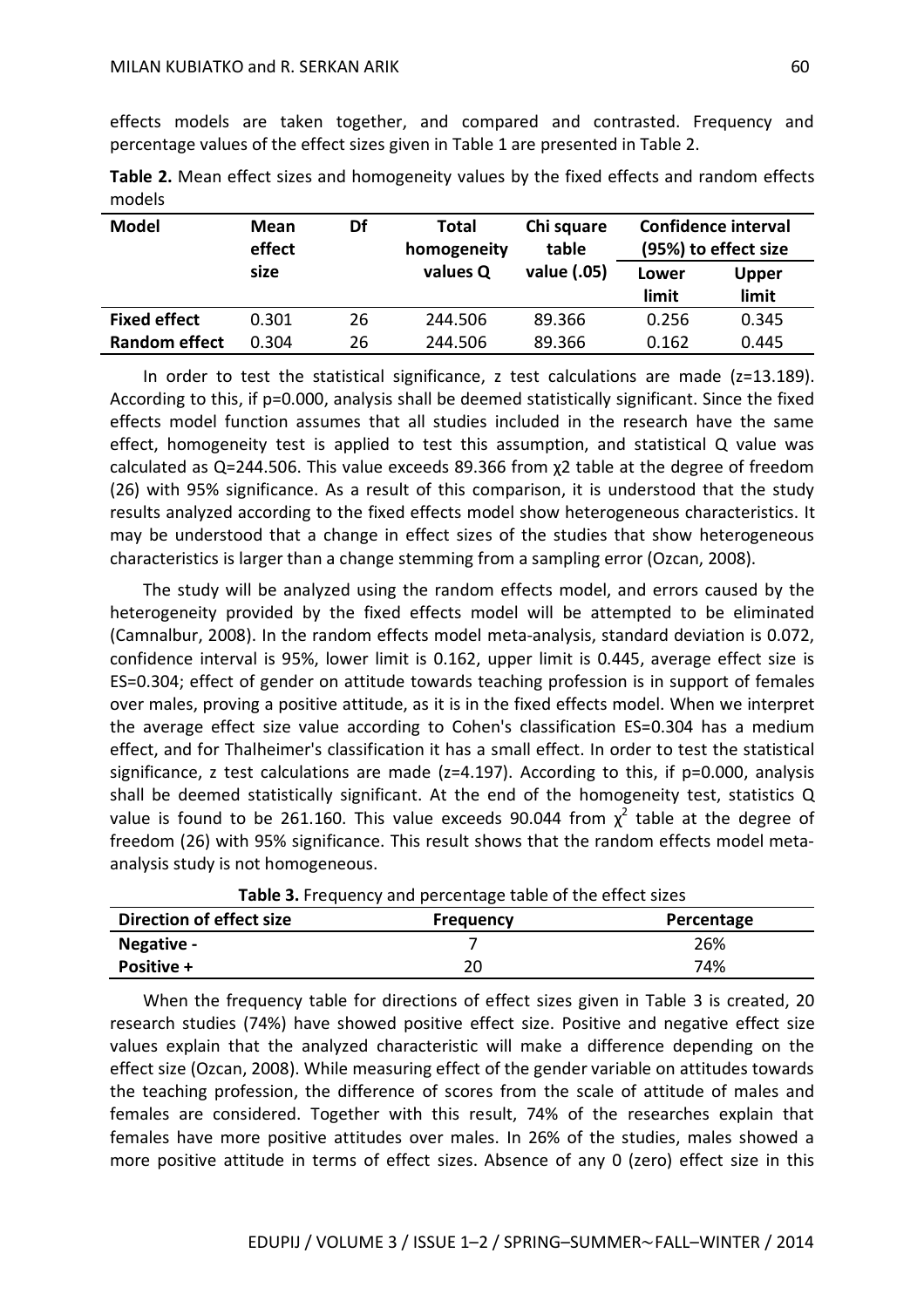research explain that there has been no research indicating that attitudes towards the teaching profession do not differ between males and females.

### **Conclusion and Discussion**

This meta-analysis study covers the effect of gender on attitude towards the teaching profession. In this study, a literature review was performed to determine conformity with the inclusion criteria, and 84 studies were identified. Studies within the inclusion criteria were completed between 2001 and the research completion date. They included the required data that enabled a comparison of the attitudes of males and females towards the teaching profession, and were compiled in conformity with the purpose of the research and the codification protocol.

Of the studies examined, 27 were considered to be conforming to the inclusion criteria and have adequate amount of data for the analysis, and were combined with the metaanalysis method. In order to identify the check digit that communicates the reliability of meta-analysis, the approaches of Orwin and Rosenthal were tested. According to the Orwin's approach, the effect size will decrease to 0.001 and will change the results of the research if 5010 studies are combined with this research. Besides, according to Rosenthal's approach, 371 opposite findings should be combined with the research for invalidation. This shows that results of the meta-analysis are reliable.

Differences of males' and females' attitudes towards the teaching profession have been the subject of many studies. The general feeling within Turkey and in the wider world is in support of females in terms of positive attitudes towards the teaching profession over males. Studies in which arithmetic averages and standard deviation values of attitudes of males and females towards the teaching profession are given by the gender variable. These are combined within this research through meta-analytic effect analysis method in order to achieve a result by putting this opinion on numerically proven scientific ground. In order to measure the gender's effect on the attitude towards the teaching profession, effect sizes of 27 theses (all conducted within Turkey) were then calculated. It is understood at the end of the analysis that females demonstrate a more positive attitude over males in 20 (out of 27) of those studies (74%). Based on these effect sizes, this research is analyzed according to the fixed effects and random effects models. Although there are major differences between the values interpreted by the fixed effects model and random effects model, since homogeneity (one of the assumptions of meta-analysis) is not ensured, utilization of random effects model is found to be more appropriate. Gender that has a medium effect size (ES=0.303) with 95% confidence interval is in support of males in terms of attitude towards the teaching profession, however the difference between attitudes is medium for Cohen, and small for Thalheimer. It is inferred from the test on the homogeneity of the results that the study exceeds critical values and has a heterogeneous structure, proving that it cannot be generalized to all of the environment. So the analysis is done via random effects model. This research aimed to determine the effect of gender on attitude towards the teaching profession in Turkey, and gave results in parallel with foreign (non-Turkish) descriptive researches. This result is supported by other research conducted on prospective teachers (Capri & Celikkaleli, 2008; Celenk, 1988; Celikoz & Cetin, 2004; Cetin, 2003; Cetinkaya, 2007; Cetinkaya, 2009; Ertok Konuk, 2011; Gurbuz & Kisoglu, 2007; Sarac, 2007).

It is concluded from the research by Capa and Cil (2000) on students studying six different teaching divisions and research by Tanriogen (1997) on students studying fifteen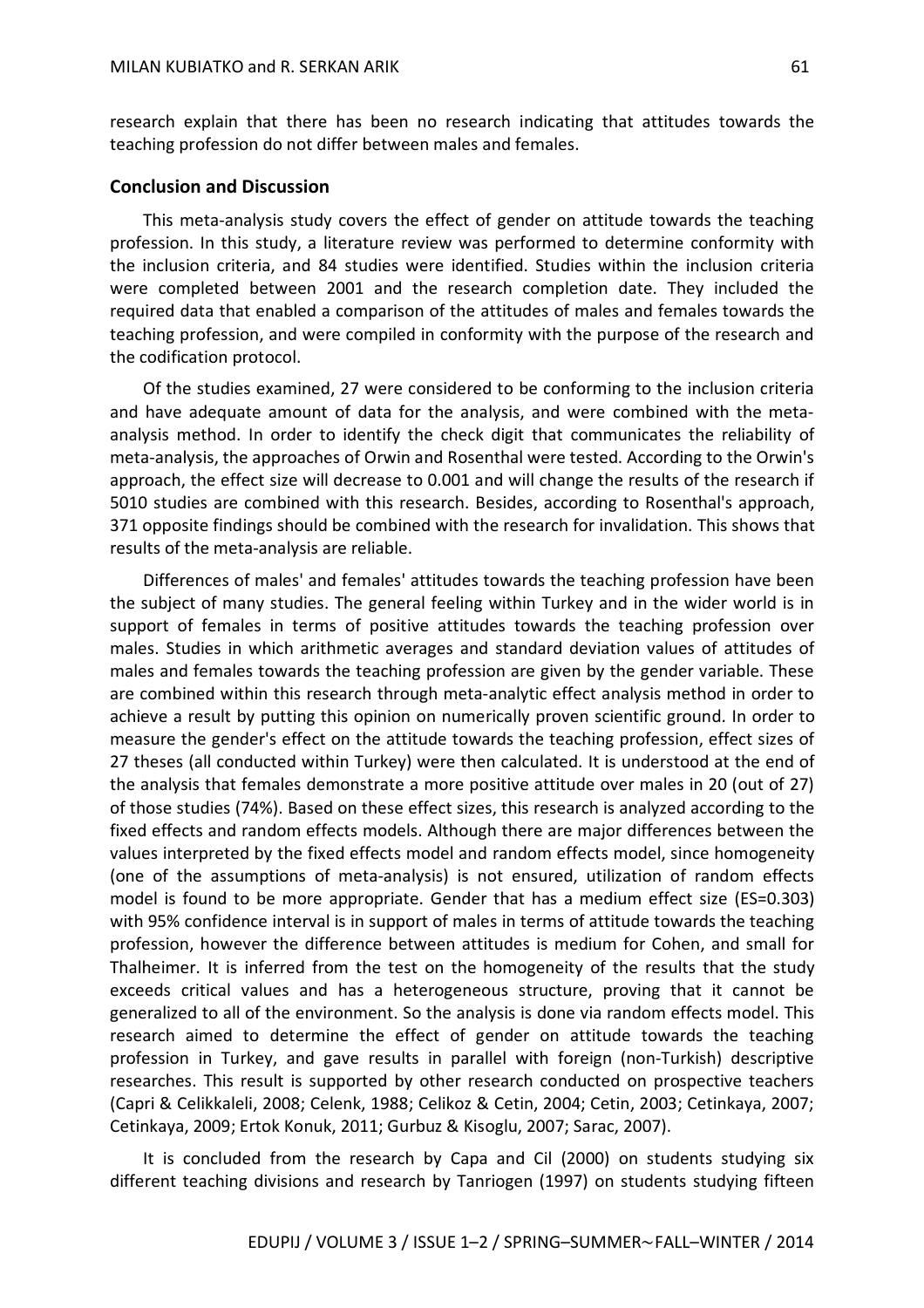different teaching divisions in the faculty of education, that there is a significant difference between male and female students' attitudes towards the teaching profession in support of females.

Strong (1943) says that some professions are associated with either males or females, depending on the culture (as cited in Cimen, 1988). According to the study by Coultas and Lewin (2002) on the demographic nature of prospective teachers in different countries, the percentage of females that prefer working increased to 38%, and this proportion of women is 42% in Malawi and 70% in Trinidad and Tobago.

When meta-analysis is considered as a summary to other analyses, it is found through this method that the concepts covered by the researches have results including a larger amount of samples within a specific confidence interval from a broader perspective. For this reason, previous studies that have data appropriate for the meta-analysis should be combined. Achieving new findings and interpreting them will be both time- and costeffective for the researchers. There are various foreign (non-Turkish) studies and sources related with the meta-analysis method used in the research, however there are no published books in Turkey, and the amount of published papers and theses/dissertations were found to be very low. Also there are only limited meta-analysis software available. More studies related with the subject are needed. Meta-analysis is an analysis method that makes use of other studies. Other studies that are subjects for the researches should be standardized, have required data, be perceptibly reported. There should be a large number of studies, as many as possible. For this reason, researchers should publish their research studies, carefully providing keywords and abstracts for search ability by others. Groups of researchers rather than individuals should work to access meta-analysis sources and standardize them, ensuring easy and effective studies. In this meta-analysis study, researching attitudes towards the teaching profession, only the 'gender' variable is taken into consideration, excluding all other components of attitude. After all, there are various studies and papers in Turkey, and elsewhere, analyzing attitude in almost every aspect. Researchers may compile these studies for a meta-analysis on attitude towards the teaching profession.

#### **Notes**

#### Corresponding author: R. SERKAN ARIK

This study is revised and developed version of the paper presented in the 4th International Conference on Measurement and Evaluation in Education and Psychology, June 9-13, 2014.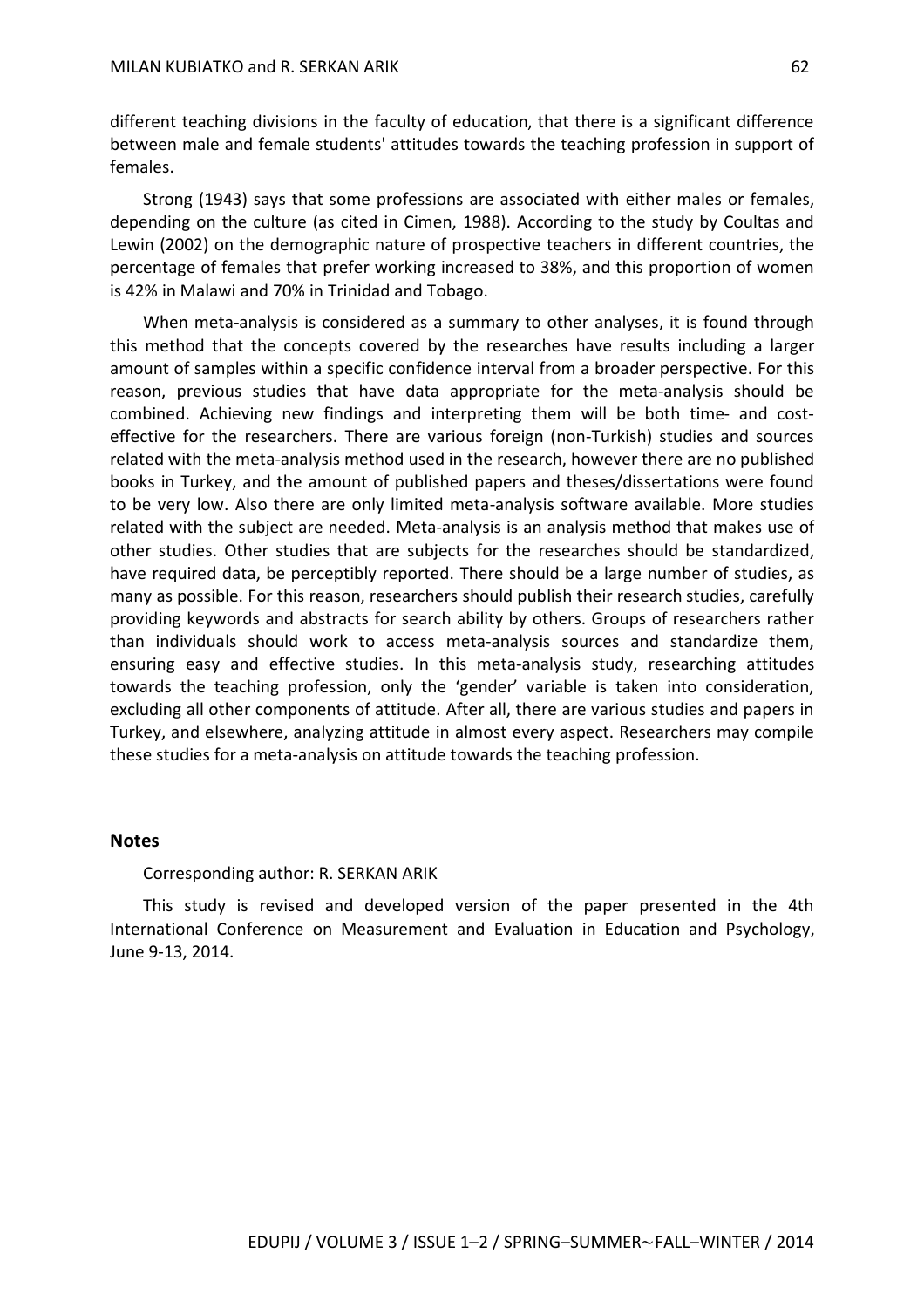## **References**

- Abramson, J.H. (1994). Making Sense of Data. 2nd edition. New York: Oxford University Press.
- Akgoz, S., Ercan, I., & Kan, I. (2004). Meta-analizi. *Uludag Universitesi Tip Fakultesi Dergisi*, *30*(2), 107-112.
- Arslanturk, Z., & Amman, M.T. (2000). Sosyoloji: Kavramlar-kurumlar-surecler-teoriler. (1. Basim). Istanbul: Kaknus Yayinlari.
- Bloom, B.S. (1979). Human characteristics and school learning. (cev. Ali Ozcelik). Ankara: Milli Egitim Basimevi.
- Camnalbur, M. (2008). *Bilgisayar destekli ogretimin etkililigi uzerine bir meta analiz calismasi*. Yayinlanmamis yuksek lisans tezi, Marmara Universitesi, Egitim Bilimleri Enstitusu.
- Capa, Y. & Cil, N. (2000). Ogretmen adaylarinin ogretmenlik meslegine yonelik tutumlarinin farkli degiskenler acisindan incelenmesi. *H.U. Egitim Fakultesi Dergisi, 18*, 69-73.
- Capri, B., & Celikkaleli, O. (2008). Ogretmen adaylarinin ogretmenlige iliskin tutum ve mesleki yeterlik inanclarinin cinsiyet, program ve fakultelerine gore incelenmesi. *Inonu Universitesi Egitim Fakultesi Dergisi, 9*(15), 33-53.
- Celenk, S. (1988). Egitim yuksekokulu ogrencilerinin tutumlari. Yayinlanmamis yuksek lisans tezi, Selcuk Universitesi Sosyal Bilimler Enstitusu, Konya.
- Celikoz, N., & Cetin, F. (2004). Anadolu Ogretmen Lisesi ogrencilerinin ogretmenlik meslegine yonelik tutumlarini etkileyen etmenler. *Milli Egitim Dergisi, 162,* 160-167.
- Cepni, S. (2007). Arastirma ve proje calismalarina giris (3. Baski), Trabzon: Celepler Matbaacilik.
- Cetin, S. (2003). *Anadolu Ogretmen Lisesi ve Duz Lise cikisli egitim fakultesi ogrencilerinin ogretmenlik meslegine yonelik tutumlarinin karsilastirilmasi*. (Yayinlanmamis Doktora Tezi). Ankara: Gazi Universitesi.
- Cetinkaya, R. (2007). Turkce ogretmeni adaylarinin yeterlik algilari ve ogretmenlik meslegine yonelik tutumlari. Yayinlanmamis Yuksek lisans Tezi. Selcuk Universitesi Sosyal Bilimler Enstitusu. Konya.
- Cetinkaya, Z. (2009). Turkce ogretmen adaylarinin ogretmenlik meslegine iliskin tutumlarinin belirlenmesi. *llkogretim Online, 8*(2), 298-305.
- Cimen, M. (1988). *Cinsiyet ve bazi sosyo-ekonomik degiskenlerin, lise ogrencilerinin mesleki ilgilerine etkisi.* Yayinlanmamis yuksek lisans tezi, Hacettepe Universitesi Sosyal Bilimler Enstitusu.
- Cook, W.W., & Medley, D.M. (1954). Proposed hostility and Pharisaic-virtue scales for the MMPI. *Journal of Applied Psychology*, *38*(6), 414-418.
- Coultas, C.J., & Lewin, M.K. (2002). Who becomes a teacher? The characteristics of student teachers in four countries. *International Journal of Educational Development*, *22*, 243- 260.
- Dogan, T., & Coban, A.E. (2009). Egitim fakultesi ogrencilerinin ogretmenlik meslegine yonelik tutumlari ile kaygi duzeyleri arasindaki iliskinin incelenmesi. *Egitim ve Bilim*, *34*(153), 157-168.
- Ertok Konuk, N. (2011). *Examination of the behavior and professional adequacy of the music teacher candidates towards preceptorship regarding several variables,* Unpublished PhD Thesis, Marmara University, Institute of Educational Sciences, Turkey.
- Gagne, R. (1985). The conditions of learning and theory of instruction (4th Edition). Holt, Rinehart and Winston, Inc., Florida-USA.